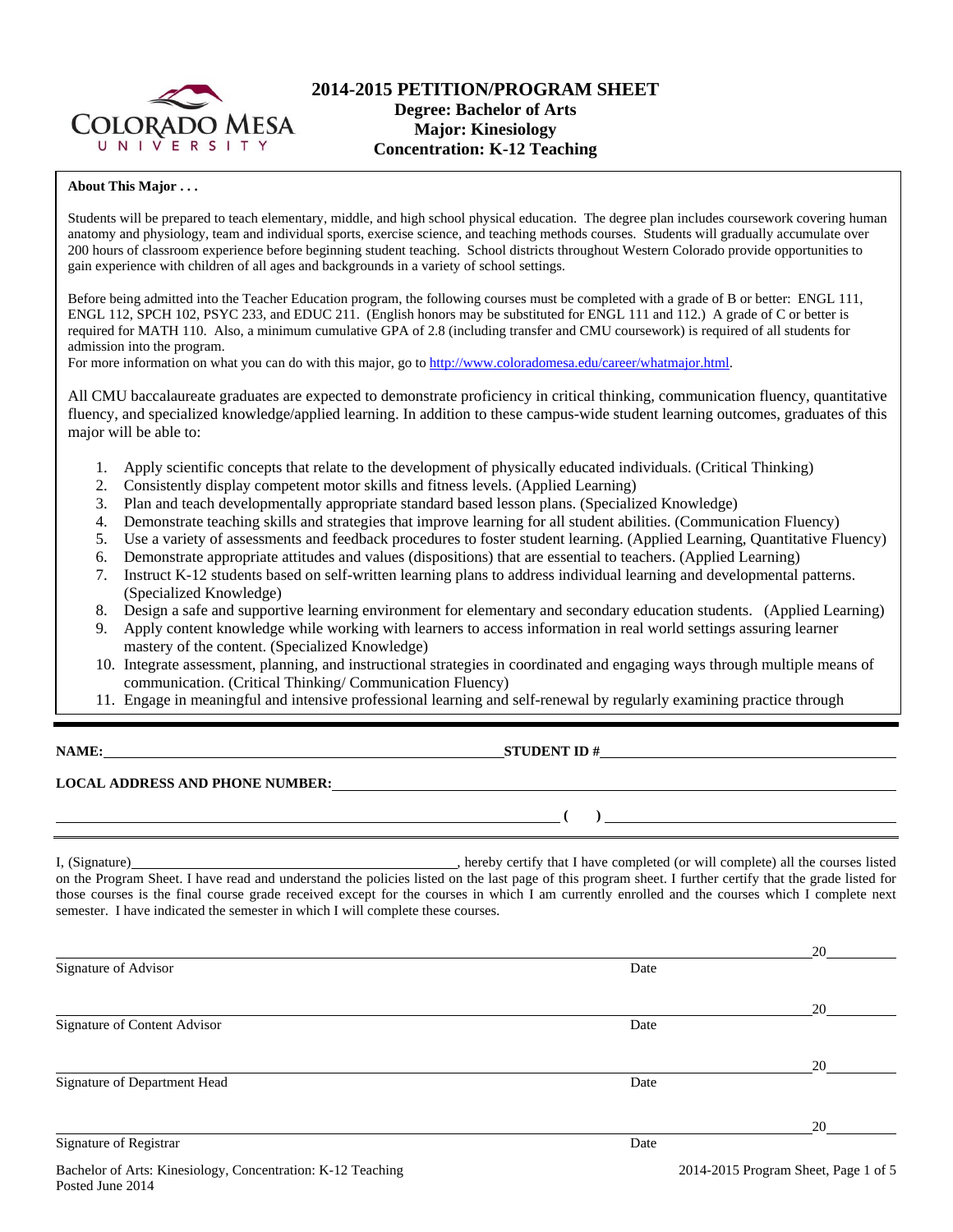### **Students should work closely with a faculty advisor when selecting and scheduling courses prior to registration**

Degree Requirements:

- 120 semester hours total (Students must complete a minimum of 30 of the last 60 hours of credit at CMU, with at least 15 semester hours in major discipline courses numbered 300 or higher).
- 40 upper division credits (A minimum of 15 taken at the 300-400 course levels within the major at CMU).
- 2.00 cumulative GPA or higher in all CMU coursework
- 2.00 cumulative GPA or higher in coursework toward the major content area
- Pre-collegiate courses (usually numbered below 100) cannot be used for graduation.
- When filling out the program sheet a course can be used only once.
- A student must follow the CMU graduation requirements either from 1) the program sheet for the major in effect at the time the student officially declares a major; or 2) a program sheet for the major approved for a year subsequent to the year during which the student officially declares the major and is approved for the student by the department head. Because a program may have requirements specific to the degree, the student should check with the faculty advisor for additional criteria. It is the student's responsibility to be aware of, and follow, all requirements for the degree being pursued. Any exceptions or substitutions must be approved by the student's faculty advisor and Department Head.
- See the "Undergraduate Graduation Requirements" in the catalog for additional graduation information.

K-12 ADDITIONAL LICENSURE REQUIREMENTS:

- 2.80 cumulative GPA or higher in all CMU coursework
- 2.80 cumulative GPA or higher in coursework toward the major content area
- All EDUC prefix courses must be completed with a grade of B or better
- Students must PASS the PLACE exam in the content area prior to commencing the internship. Also, ALL other coursework toward the degree must be successfully completed prior to the internship.

**GENERAL EDUCATION REQUIREMENTS** (31 semester hours) See the current catalog for a list of courses that fulfill the requirements below. If a course is on the general education list of options and a requirement for your major, you must use it to fulfill the major requirement and make a different selection within the general education requirement. Course No Title Sem.hrs Grade Term **English**(6 semester hours, must receive a grade of "B" or better and must be completed by the time the student has 60 semester hours.) ENGL 111 English Composition 3 ENGL 112 English Composition 3 **Math:** MATH 110 or higher (3 semester hours, must receive a grade of "C" or better, must be completed by the time the student has 60 semester hours.)

| <b>MATH1</b> |  |
|--------------|--|

| <b>Humanities</b> (3 semester hours) |  |  |  |
|--------------------------------------|--|--|--|
|--------------------------------------|--|--|--|

| Social and Behavioral Sciences (6 semester hours) |  |  |
|---------------------------------------------------|--|--|
| PSYC233Human Growth & Development                 |  |  |
| (must receive a grade of "B" or better)           |  |  |

**Natural Sciences** (7 semester hours, one course must include alab)

| ____ |  |  |  |
|------|--|--|--|
|      |  |  |  |
|      |  |  |  |

\_\_\_\_\_\_ \_\_\_\_ \_\_\_\_\_\_\_\_\_\_\_\_\_\_\_\_\_\_\_\_\_\_\_\_ \_\_\_\_ \_\_\_\_\_ \_\_\_\_\_\_\_\_

\_\_\_\_\_\_ \_\_\_\_ \_\_\_\_\_\_\_\_\_\_\_\_\_\_\_\_\_\_\_\_\_\_\_\_ \_\_\_\_ \_\_\_\_\_ \_\_\_\_\_\_\_\_

# **History** (3 semester hours)

HIST \_\_\_\_ \_\_\_\_\_\_\_\_\_\_\_\_\_\_\_\_\_\_\_\_\_\_\_\_ \_\_\_\_ \_\_\_\_\_ \_\_\_\_\_\_\_\_

Course No Title Sem.hrs Grade Term

**Fine Arts** (3 semester hours)

### **OTHER LOWER DIVISION REQUIREMENTS** (6 semester hours)

\_\_\_\_\_\_ \_\_\_\_ \_\_\_\_\_\_\_\_\_\_\_\_\_\_\_\_\_\_\_\_\_\_\_\_ \_\_\_\_ \_\_\_\_\_ \_\_\_\_\_\_\_\_

| <b>Kinesiology</b> (3 semester hours)<br>KINE 100 Health and Wellness<br>KINA $1$                |  |
|--------------------------------------------------------------------------------------------------|--|
| <b>Applied Studies</b> (3 semester hours)<br>*SPCH102 Speechmaking<br>*Must earn a "B" or higher |  |

#### **FOUNDATION COURSES**(4-7 semester hours)

| <b>BIOL 209</b> | Human Anatomy and |  |  |
|-----------------|-------------------|--|--|
|                 | Physiology        |  |  |
| BIOL 209L       | Human Anatomy and |  |  |
|                 | Physiology Lab    |  |  |

#### **Student must have current First Aid/CPR or take one of the following:**

Current CPR Card? Yes / No (If yes, provide a copy of the card.) **Or** take one of the following: KINE 265 or KINE 250 KINE  $\sim$  3

### **KINESIOLOGY MAJOR – LEADING TO K-12 CONCENTRATION &LICENSURE REQUIREMENTS** (51-53

semester hours

|                  | <b>Required Core Courses</b> (17 semester hours) |  |  |
|------------------|--------------------------------------------------|--|--|
| <b>KINE 200</b>  | Hist. & Philosophy of Sport &                    |  |  |
|                  | <b>Physical Education</b>                        |  |  |
| <b>KINE 213</b>  | <b>Applications of Physical Fitness</b>          |  |  |
|                  | & Exercise Prescription                          |  |  |
| <b>KINE 303</b>  | <b>Exercise Physiology</b>                       |  |  |
| <b>KINE 303L</b> | <b>Exercise Physiology Lab</b>                   |  |  |
| <b>KINE 309</b>  | <b>Anatomical Kinesiology</b>                    |  |  |
| <b>KINE 401</b>  | Org./Ad./Legal Considerations                    |  |  |
|                  | of PE and Sports                                 |  |  |
| <b>KINE 494</b>  | Senior Seminar (Capstone)                        |  |  |

#### **Required Concentration Courses** (34-36 Semester Hours)

| <b>KINE 211</b> | Methods of Lifetime, Individual &                |  |  |
|-----------------|--------------------------------------------------|--|--|
|                 | <b>Dual Activities</b>                           |  |  |
| <b>KINE 214</b> | <b>Methods of Team Activities</b>                |  |  |
| <b>KINE 234</b> | Prevention & Care of Athletic                    |  |  |
|                 | Injuries                                         |  |  |
| <b>KINE 256</b> | Methods of Creative Play, Dance, Gymnastics, and |  |  |
| Literacy        |                                                  |  |  |
| <b>KINE 260</b> | School Health Education                          |  |  |
| <b>KINE 301</b> | Health and Fitness Assessment 3                  |  |  |
| <b>KINE 320</b> | Methods of Teaching                              |  |  |
|                 | <b>Elementary PE</b>                             |  |  |
|                 |                                                  |  |  |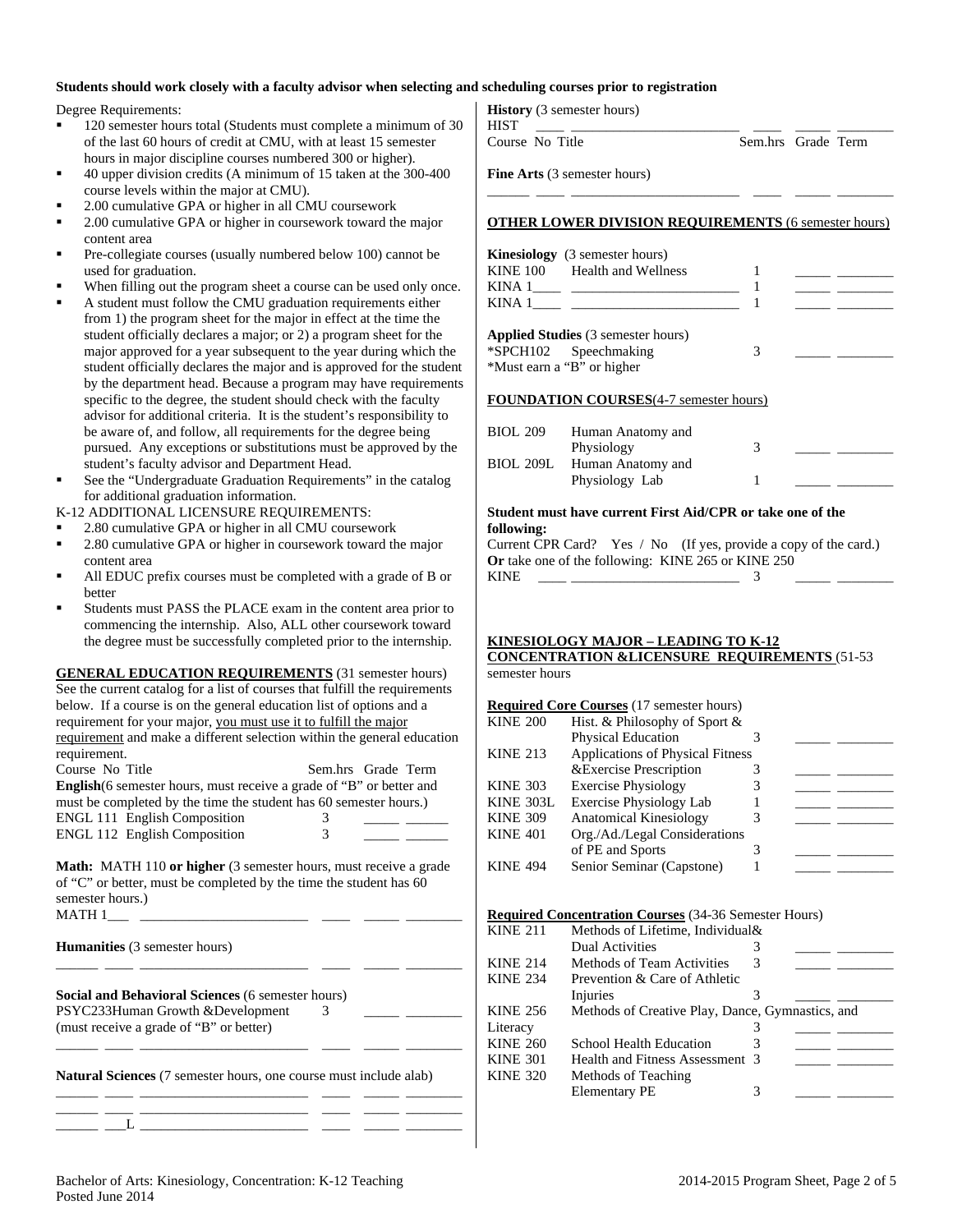| Course No Title                                       |                                                                                                                                            | Sem Hrs Grade Term |  | Course No Title<br><b>Electives</b> (All college level courses appearing on your final transcript,                                                                                                                                     | Sem Hrs Grade Term |
|-------------------------------------------------------|--------------------------------------------------------------------------------------------------------------------------------------------|--------------------|--|----------------------------------------------------------------------------------------------------------------------------------------------------------------------------------------------------------------------------------------|--------------------|
| KINE360<br><b>KINE 480</b><br>KINE408<br>KINE497      | Motor Learning<br>Inclusive Physical Activity<br>Methods of Teaching<br>Secondary PE<br>Pre-Internship in Physical<br>Education            | 3                  |  | not listed above that will bring your total semester hours to 120 hours.)<br>3-8 semester hours.<br>Suggested Electives: KINE 307, KINE 370 & KINE 370L, KINE 335,<br>KINE 342, KINE 403, KINE 405, KINA courses on outdoor activities |                    |
| <b>KINA 101</b><br><b>KINA 102</b><br><b>KINE 251</b> | One course selected from KINA101 or KINA102 or KINE 251<br>Beginning Swimming<br>Intermediate Swimming<br>Water Safety Instructor Course 3 |                    |  |                                                                                                                                                                                                                                        |                    |

#### **K-12 Licensure Requirements** (20 Semester Hours)

\*Prerequisites: ENGL 111 & 112 (or ENGL 129), SPCH 102, PSYC 233, EDUC 211 (All with grade of "B" or higher) and MATH 110 or higher (with grade of "C" or higher) and formal acceptance to the Teacher Education Program

| Course No Title                   |                                                                                                | Sem.hrs Grade Term |  |                                                        |
|-----------------------------------|------------------------------------------------------------------------------------------------|--------------------|--|--------------------------------------------------------|
| EDUC <sub>211</sub><br>$EDUC342*$ | Foundations of Education<br>Pedagogy & Assessment:                                             |                    |  | 20 Field Experience Hours                              |
| $EDUC343*$                        | Secondary/ $K-12$<br>Teaching to Diversity                                                     |                    |  | 20 Field Experience Hours<br>20 Field Experience Hours |
|                                   | EDUC499D* Teaching Internship/Colloq.:<br>Elementary<br>EDUC499H* Teaching Internship/Colloq.: | 6                  |  | 300 Field Experience Hours                             |
|                                   | Secondary                                                                                      |                    |  | 300 Field Experience Hours                             |

**\*\*All EDUC prefix courses listed above must be completed with a grade of B or better to progress through the program sequence.**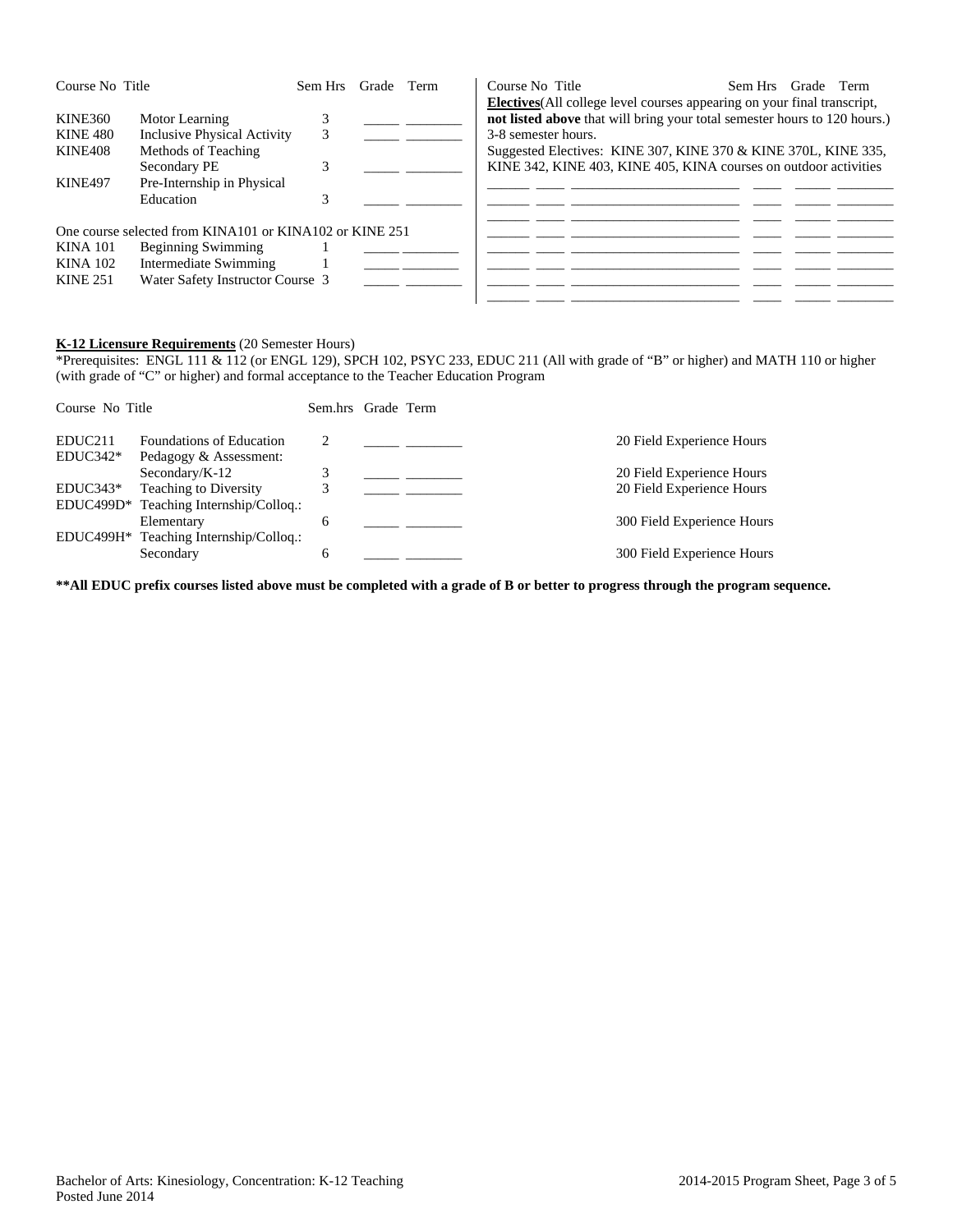# **SUGGESTED COURSE SEQUENCING FOR A MAJOR IN KINESIOLOGY – LEADING TO K-12 TEACHER LICENSURE**

This is a recommended sequence of course work. Certain courses may have prerequisites or are only offered during the Fall or Spring semesters. It is the student's responsibility to meet with the assigned advisor and check the 2 year course matrix on the Colorado Mesa website for course availability.

## **FRESHMAN YEAR**

| <b>Fall Semester</b>                             | <b>Hours</b> | <b>Spring Semester</b> |                                           | <b>Hours</b> |  |
|--------------------------------------------------|--------------|------------------------|-------------------------------------------|--------------|--|
| ENGL 111<br><b>English Composition</b>           |              | <b>ENGL 112</b>        | <b>English Composition</b>                |              |  |
| <b>Health and Wellness</b><br><b>KINE 100</b>    |              | <b>KINE 213</b>        | Appl. Phys. Fit & Exercise Prescription 3 |              |  |
| <b>KINE 200</b><br>Hist./Phil. Human Performance |              | <b>BIOL 209</b>        | Human Anatomy and Physiology              | 3            |  |
| Gen Ed History                                   |              | <b>BIOL 209L</b>       | Human Anatomy and Physiology Lab          |              |  |
| Gen Ed Natural Science                           |              | Math 110 or higher     | Math Requirement                          | 3            |  |
| Gen Ed Fine Arts                                 |              | <b>SPCH 102</b>        | Speechmaking                              | 3            |  |
|                                                  | 16           |                        |                                           | 16           |  |

# **SOPHOMORE YEAR**

| <b>Fall Semester</b>            | <b>Hours</b>                                  |    |
|---------------------------------|-----------------------------------------------|----|
| <b>KINE 211</b>                 | Methods of Lifetime, Individual &             |    |
|                                 | <b>Dual Activities</b>                        |    |
| Gen Ed                          | Social/Behavioral Science                     |    |
| Gen Ed Natural Science with lab |                                               |    |
|                                 | PSYC 233 Human Growth and Development         |    |
|                                 | KINE 234 Prevention/Care of Athletic Injuries |    |
|                                 |                                               | 16 |

| <b>Spring Semester</b> |                                                                 | <b>Hours</b> |
|------------------------|-----------------------------------------------------------------|--------------|
| Gen Ed                 | Humanities                                                      |              |
| $*$ EDUC 211           | <b>Foundations of Education</b>                                 |              |
| <b>KINA</b>            | Activity                                                        |              |
| <b>KINE 214</b>        | Methods of Team Activities                                      |              |
| <b>KINE 256</b>        | Methods of Creative Play, Dance,                                |              |
|                        | Gymnastics, and Literacy                                        |              |
| <b>KINE 250</b>        | Lifeguard Training **OR**                                       |              |
| <b>KINE 265</b>        | First Aid and CPR/AED for the Health                            |              |
| Care Provider 3        |                                                                 |              |
| Electives (if needed)  |                                                                 |              |
|                        |                                                                 | $13 - 16$    |
|                        | $*Mnet$ be taken prior to accontance into the Teacher Education |              |

\*Must be taken prior to acceptance into the Teacher Education Program. Offered in summer, fall and spring semesters.

## **JUNIOR YEAR**

| <b>Fall Semester</b> |                                      | <b>Hours</b> | <b>Spring Semester</b> |                                   |   |
|----------------------|--------------------------------------|--------------|------------------------|-----------------------------------|---|
| <b>KINE 309</b>      | <b>Anatomical Kinesiology</b>        |              | <b>KINE 260</b>        | School Health Education           |   |
|                      | KINE 360 Motor Learning              |              | <b>KINE 303</b>        | <b>Exercise Physiology AND</b>    | 3 |
| KINE 408             | Methods Teaching Secondary           |              |                        | KINE 303L Exercise Physiology Lab |   |
| KINE 480             | Inclusive Physical Activity          |              | KINE 320               | Elementary School P.E.            | 3 |
| <b>KINE 301</b>      | <b>Health and Fitness Assessment</b> | <u>3</u>     | <b>KINA</b>            | Activity                          |   |
|                      |                                      | 15           | KINE 251               | Water Safety Instructor **OR**    | 3 |
|                      |                                      |              | <b>KINA 101</b>        | Beginning Swimming **OR**         |   |
|                      |                                      |              | KINA 102               | Intermediate Swimming             |   |
|                      |                                      |              |                        |                                   |   |

Electives (if needed)  $\frac{3}{12-17}$ 

12-17

|                       |                                     | <b>SENIOR YEAR</b> |                        |                                         |              |  |
|-----------------------|-------------------------------------|--------------------|------------------------|-----------------------------------------|--------------|--|
| <b>Fall Semester</b>  |                                     | <b>Hours</b>       | <b>Spring Semester</b> |                                         | <b>Hours</b> |  |
| <b>KINE 401</b>       | Org/Ad/Legal Consid in PE           |                    | EDUC <sub>499</sub> D  | Teaching Internship/Colloq.: Elementary | 6            |  |
| <b>KINE 494</b>       | <b>Senior Seminar</b>               |                    | EDUC 499H              | Teaching Internship/Colloq.:Secondary   | <u>6</u>     |  |
|                       | EDUC 342 Ped And Assess: Sec & K-12 |                    |                        |                                         | 12           |  |
|                       | EDUC 343 Teaching to Diversity      |                    |                        |                                         |              |  |
| <b>KINE 497</b>       | Pre-Internship                      |                    |                        |                                         |              |  |
| Electives (if needed) |                                     |                    |                        |                                         |              |  |
|                       |                                     | $13-16$            |                        |                                         |              |  |